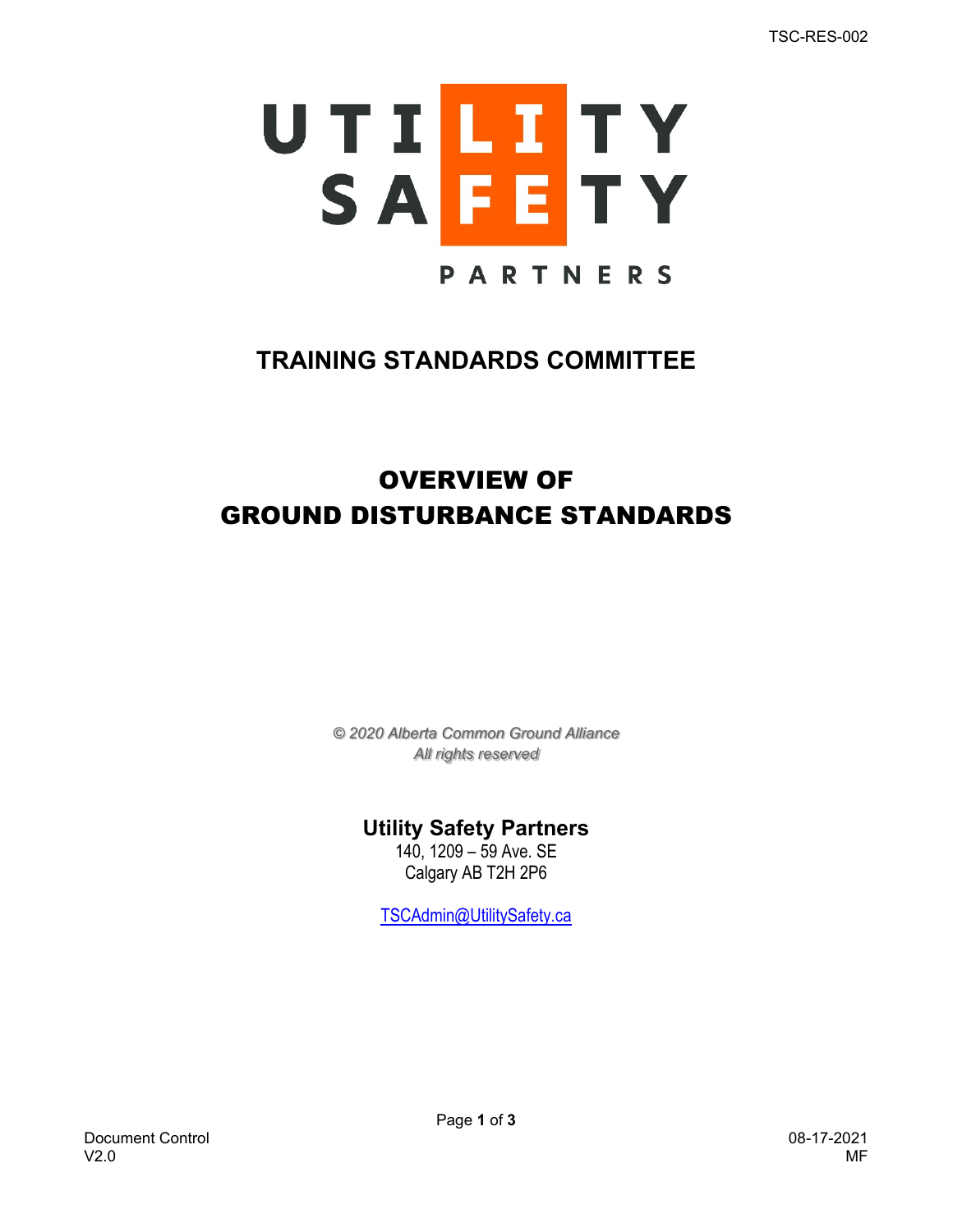#### INTRODUCTION

The Utility Safety Partners (USP) Training Standards Committee (formerly of the Alberta Common Ground Alliance) has developed multiple Ground Disturbance Standards with input from stakeholders in the ground disturbance and buried facility damage prevention communities. This overview of the Ground Disturbance Standards identifies the subject matter required in Instructor-Led (classroom or virtual) and online Ground Disturbance training programs. Sufficient detail is provided to allow a training provider to make an informed decision about developing a program and submitting it to USP for endorsement. It also provides employers and prospective students the information necessary to appreciate the benefits of a ground disturbance training program that has gone through the USP endorsement process.

#### GROUND DISTURBANCE 101 STANDARD (ALBERTA)

The Ground Disturbance 101 Standard defines the minimum content and student evaluation requirements for ILT and online training programs suitable for a field worker level. This Standard includes ground disturbance/buried facility damage prevention best practices and industry guidelines to provide students with the best information currently available. The Standard does not address the geotechnical aspects or regulatory requirements of safe excavation and trenching.

#### GROUND DISTURBANCE 201 STANDARDS (ALBERTA, BRITISH COLUMBIA & MANITOBA)

The Ground Disturbance 201 Standards define the minimum content and student evaluation requirements for ILT and online training programs suitable for those that wish to ultimately become ground disturbance supervisors. These Standards include regulatory requirements, ground disturbance/buried facility damage prevention best practices and industry guidelines to provide students with the best information currently available. The Standard does not address the geotechnical aspects of safe excavation and trenching. Each of the above listed provinces have their own Standard, specific to regulations and best practices in their respective provinces.

#### APPLICATION TO ACCESS THE STANDARDS

Access to Ground Disturbance 201 Standards will be granted to bona fide training organizations on submission of the Application to Access form and be given approval by USP. Access to the Ground Disturbance 101 Standard will be granted to GD 201 endorsed training organizations on submission of the Application to Access form and be given approval by USP. Approval of the Application to Access the Ground Disturbance Standard will also include an invoice for the Standard access fee for non-USP members in the amount outlined in the current Schedule of Fees. Upon payment of the Standard access fee, the Applicant will receive a PDF copy of the Standard requested. USP members in good standing will not be charged this fee and will be granted access solely on the approval of their application, providing they agree to and sign a confidentiality agreement.

#### PROGRAM ENDORSEMENT PROCESS

There are three stages to the program assessment process:

- **Stage I** An evaluation of the content of the Applicant's program against the minimum content specified in the Ground Disturbance Standard(s). The Applicant's program must meet the requirements of the Stage I Application Form before progressing to Stage II.
- **Stage II** A check of the Applicant's internal systems and processes that support the program, ensure the protection of student information collected, and ensure the integrity of examinations and certificates. The Applicant's internal systems and processes must meet the requirements of the Stage II Application Form before progressing to Stage III.
- **Stage III** An audit of the Applicant's presentation of the program to ensure the minimum content is presented accurately and in accordance with the Applicant's internal systems and processes. Requirements of the Stage III audit document must be met, and all applicable fees must be paid, before a training program will be considered endorsed.